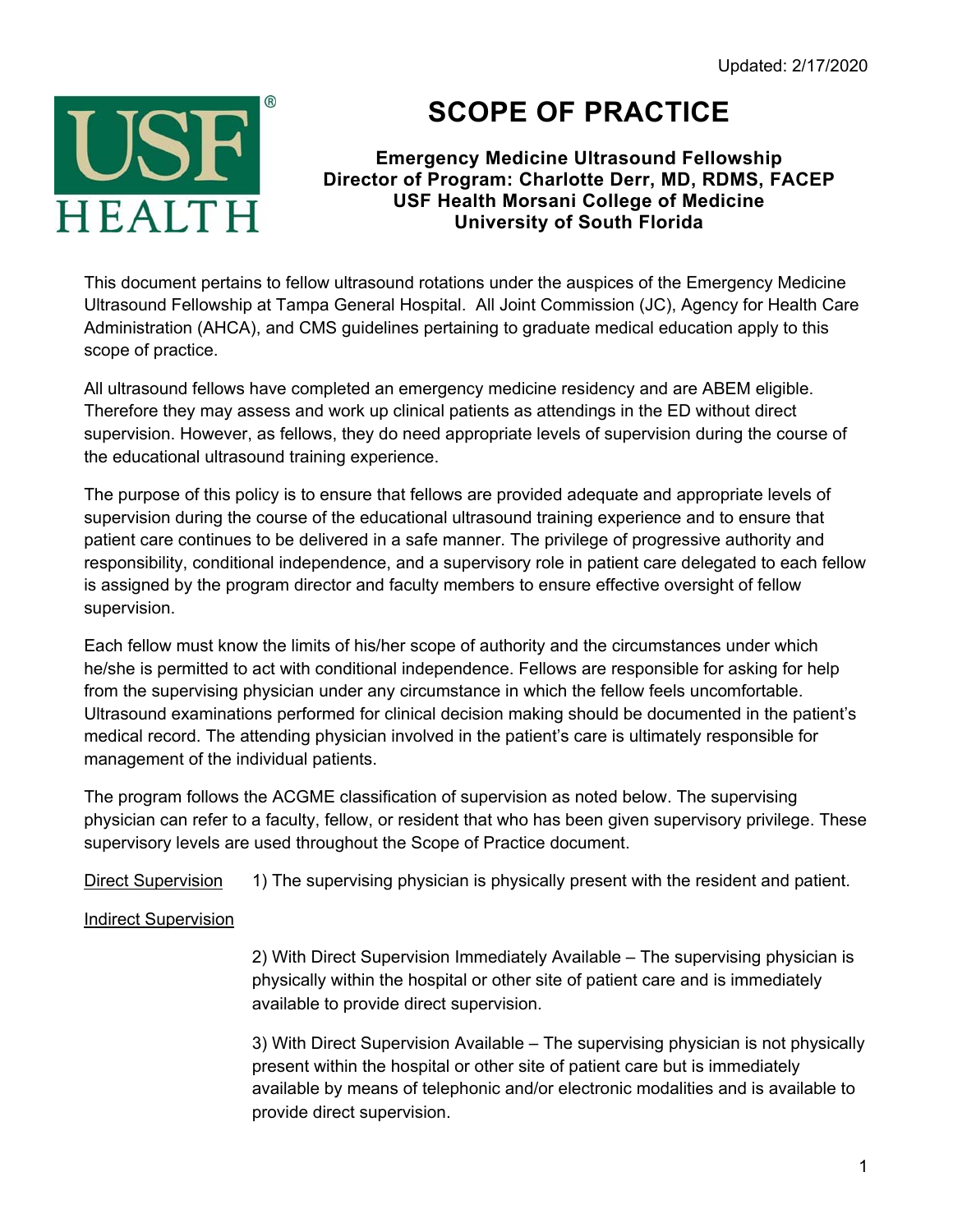#### Oversight 4) The supervising physician is available to provide review of procedures/encounters with feedback after care is delivered.

Independent 5) The fellow has met criteria for independent practice in this area and attending oversite is not required

The fellowship program has a curriculum for providing knowledge and performance competence that includes routine teaching sessions and mentoring. While ultrasound evaluation is a core attending procedure, this is evaluated via direct and indirect evaluations during sonography shifts. Annual decisions about competence are made by the program's clinical competency committee to ensure a successful transition and completion of the training program.

The ultrasound fellow is expected to contact the supervising ultrasound faculty in the following circumstances:

> Patient injury or complication related to an ultrasound examination performed by the fellow

|                       | <b>Supervising</b><br><b>Physician</b><br>present<br>(Direct)      | <b>Supervising</b><br><b>Physician in</b><br>hospital and<br>available for<br>consultation<br>(Indirect but<br>direct<br>supervision<br>immediately<br>available) | <b>Supervising</b><br><b>Physician out</b><br>of hospital<br>but available<br>by phone or<br>can come in<br>(Indirect but<br>direct<br>supervision<br>available) | The trainee<br>may<br>perform the<br>procedure<br>without<br>supervising<br><b>Attending/</b><br>resident<br>(oversight) | Independent<br>practice as<br>an attending |  |
|-----------------------|--------------------------------------------------------------------|-------------------------------------------------------------------------------------------------------------------------------------------------------------------|------------------------------------------------------------------------------------------------------------------------------------------------------------------|--------------------------------------------------------------------------------------------------------------------------|--------------------------------------------|--|
| Designated<br>Levels  | 1                                                                  | $\overline{2}$                                                                                                                                                    | 3                                                                                                                                                                | 4                                                                                                                        | 5                                          |  |
| <b>Ultrasound</b>     |                                                                    | <b>Fellow</b>                                                                                                                                                     |                                                                                                                                                                  |                                                                                                                          |                                            |  |
| eFAST ultrasound      |                                                                    | 5                                                                                                                                                                 |                                                                                                                                                                  |                                                                                                                          |                                            |  |
| spleen, aorta)        | Focused abdominal ultrasound (biliary, renal, bladder, bowel, IVC, | 5                                                                                                                                                                 |                                                                                                                                                                  |                                                                                                                          |                                            |  |
|                       | Focused advanced abdominal ultrasound (appendix, pylorus)          | 3                                                                                                                                                                 |                                                                                                                                                                  |                                                                                                                          |                                            |  |
|                       | Focused pelvic ultrasound                                          | 5                                                                                                                                                                 |                                                                                                                                                                  |                                                                                                                          |                                            |  |
|                       | Focused cardiac ultrasound                                         | 5                                                                                                                                                                 |                                                                                                                                                                  |                                                                                                                          |                                            |  |
| Central venous access |                                                                    | 5                                                                                                                                                                 |                                                                                                                                                                  |                                                                                                                          |                                            |  |
|                       | Peripheral venous access                                           | 5                                                                                                                                                                 |                                                                                                                                                                  |                                                                                                                          |                                            |  |